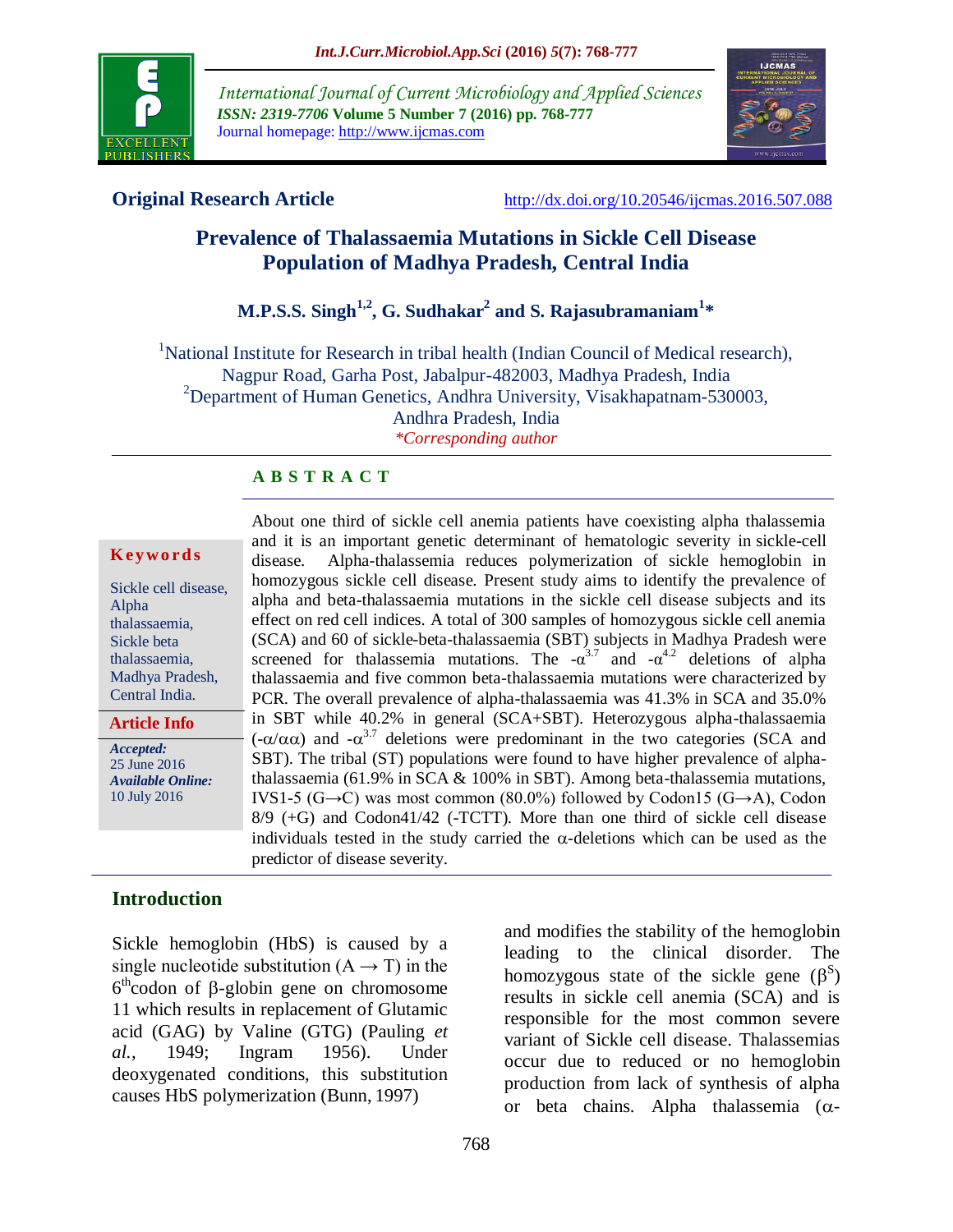thalassaemia) is classified into the  $\alpha^0$ *thalassemia* when no α-chain is produced and  $\alpha^+$ -*thalassemia* when synthesis of  $\alpha$ chain is reduced (Weatherall *et al.,* 2001a). The  $\alpha^+$ -thalassemia is commonly caused by the deletion of one of the linked pair of  $\alpha$ globin genes. The common deletions which cause  $\alpha^*$ -thalassaemia are  $-\alpha^{3.7}$ deletion  $(rightward$  deletion) and  $-\alpha^{4.2}$ deletion (leftward deletion) that remove one or more of the duplicated structural  $\alpha$ -genes (Embury *et al.,* 1980; Higgs, 2013). The frequency of  $\alpha^*$ -thalassaemia varies from 10–20% in sub-Saharan Africa, over 40% in Middle Eastern countries and up to 80% in India and northern Papua New Guinea (Weatherall *et al.,* 2001b; Singh *et al.,* 2016) and these frequencies show a strong correlation with malarial endemicity (Flint *et al.,* 1986).

Beta thalassaemia  $(\beta$ -thalassaemia) is also classified into the  $\beta^+$ -thalassaemia wherein synthesis of  $\beta$ -chains are reduced and  $\beta^0$ *thalassaemia* when no synthesis of β-chains occurs (Weatherall, 2001). The prevalence of  $\beta$ -thalassaemia varies from 1% to 20% in Mediterranean basin and some parts of Africa, the Middle East, South-East Asia, India, Melanesia and the Pacific Islands (Weatherall *et al.,* 2001b). More than 200 mutations are known to be responsible for βthalassaemia (Higgs *et al.,* 2012). Among them IVS1-5(G→C), IVS1-1(G→T), 619-bp deletion, Codon 41/42(-TCTT) and Codon  $8/9(+G)$  mutations are responsible for more than 80% of  $\beta$ -thalassaemia cases in India (Sinha *et al.,* 2009**)**. The present study was carried out to identify the prevalence of  $\alpha^+$ thalassemia mutations  $(-\alpha^{3.7} \& -\alpha^{4.2})$  and  $common$   $\beta$ -thalassaemia mutations in the sickle cell disease subjects and their effect on red cell indices. Currently no reports exist indicating the prevalence of alpha and beta thalassaemia mutations in sickle cell disease in Central India.

## **Materials and Methods**

#### **Sample Collection**

A total of 360 blood samples of sickle cell disease (SCD) individuals were screened for thalassemia mutations after obtaining written and understood consent. All these subjects were registered with NIRTH SCD Clinic. Homozygous Sickle cell anemia  $(300)$  and Sicke B-thalassemia  $(60)$ individuals were included in this study. All these subjects were referred from various OPD's of NSCB Medical College, Jabalpur to National Institute for Research in tribal health for the diagnosis of hemoglobinopathies in and around Jabalpur district.

#### **Diagnosis Criteria**

Diagnosis was established and confirmed by Parental investigation. If both parents were found to be heterozygous for sickle hemoglobin, their child was considered as homozygous sickle cell disease (sickle cell anemia-SCA). If one parent was heterozygous for sickle hemoglobin and other parent has normal hemoglobin pattern with elevated  $HbA<sub>2</sub>$  levels, their child was considered as double heterozygous for sickle gene and thalassaemia gene (sickle beta thalassaemia-SBT).

#### **Basic Laboratory Investigations**

Hematological parameters (Hb%, MCV, MCH and MCHC) were measured on an automated blood cell counter (Cellenium 19, China). Sickle hemoglobin was identified by sickling test with 2% sodium metabisulphite and confirmed by electrophoresis (Figure-1) on cellulose acetate membrane with TEB buffer (Tris-EDTA-Borate) at pH 8.6 (Chanarin, 1989). HbA<sub>2</sub> was quantified by elution from Cellulose acetate membrane (Dacie *et al.,* 1991).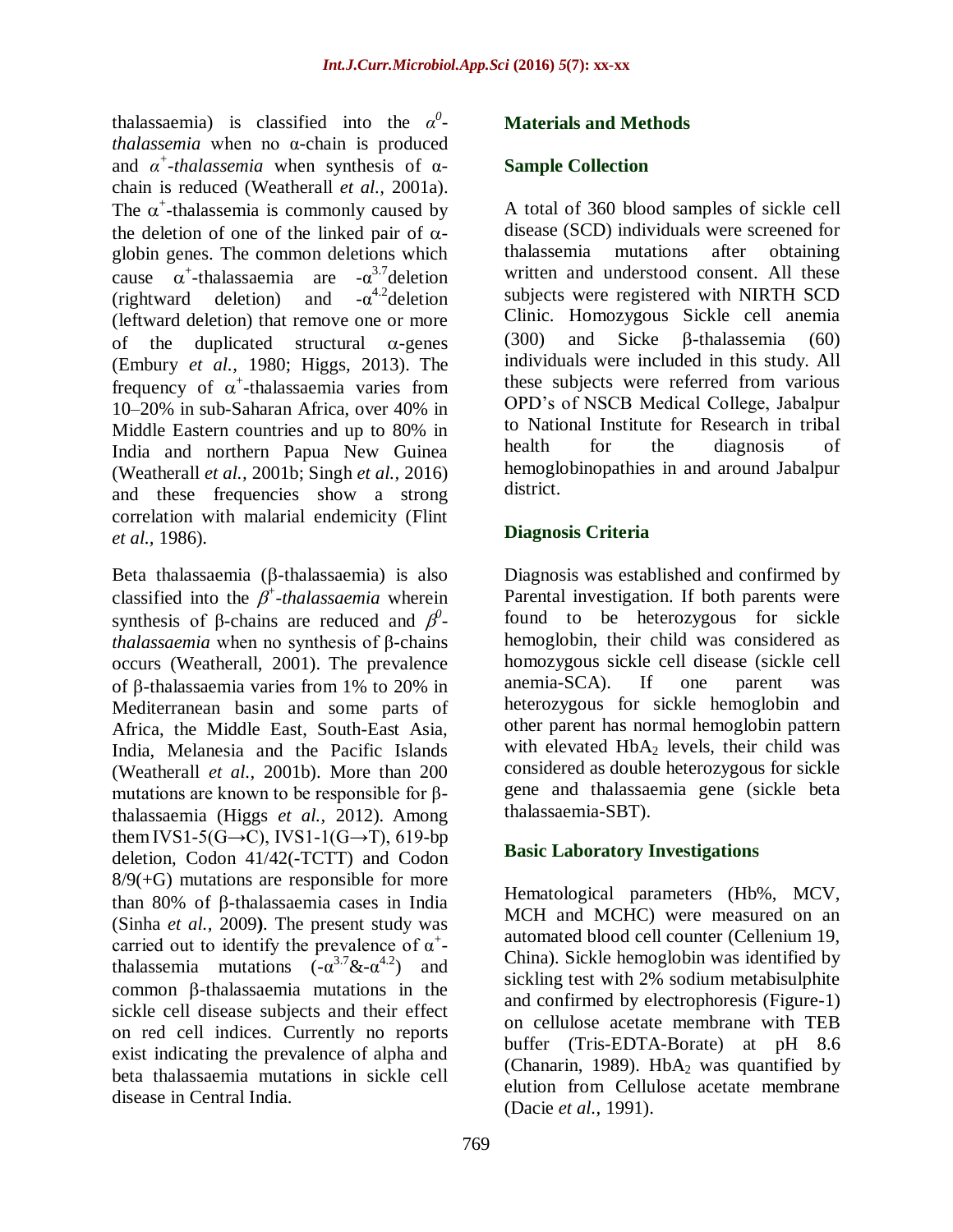#### **Molecular Screening by PCR**

DNA was extracted by the using genomic DNA purification kit (K0512, Thermo Fisher Scientific Inc.) and Polymerase chain reaction was used to detect  $-\alpha^{3.7}$  and  $-\alpha^{4.2}$ deletions (Figur-2 & Figure-3) as described earlier (Baysal *et al.,* 1984). Beta thalassaemia mutations were characterized by ARMS PCR (Mohanty *et al.,* 2008).

#### **Results and Discussion**

Molecular analysis of 300 homozygous sickle cell anemia (SCA) and 60 sickle beta thalassemia (SBT) individuals were carried out for  $-\alpha^{3.7}$  and  $-\alpha^{4.2}$  deletions. Table-1 shows the deletion profile of SCA and SBT individuals included in the study. The overall prevalence of  $\alpha$ -thalassaemia was 40.2%. Group wise prevalence was 41.3% for SCA and 35.0% for SBT subjects and this difference was statistically not significant.

Majority of homozygous sickle cell anemia patients (30.7%) were heterozygous for  $\alpha$ thalassemia deletion  $(-\alpha/\alpha\alpha)$  and 9.3% carried homozygous  $(-\alpha/-\alpha)$  deletions. The - $\alpha^{3.7}$  deletion was higher (31.6%) than - $\alpha^{4.2}$ deletion (11.0%) while 1.3% showed both deletions  $(-\alpha^{3.7}/-\alpha^{4.2})$ . As in the case of  $\alpha$ thalassemia, majority of sickle beta thalassemia (SBT) individuals also showed -  $\alpha/\alpha\alpha$  (30.0%) deletion and only 5.0% were homozygous for  $-\alpha/-\alpha$  deletion. SBT subjects showed predominantly  $-\alpha^{3.7}$ deletion (25.0%) followed by  $-\alpha^{4.2}$  deletion (10.0%). Notably, no double heterozygous condition was encountered among the present SBT study subjects also.

Effort was also made to identify whether the co-existing of  $\alpha$ -thalassaemia with sickle cell disease (SCA & SBT) showed any relationship with regard to caste as sickle

cell hemoglobin was found to be associated with communities involved in endogamous marriage practices. Table-2 depicts caste wise analysis of  $\alpha$ -thalassaemia mutations in sickle cell disease individuals. Among the SCA, higher number of Scheduled tribe individuals (Gond and Pradhan) carried  $\alpha$ thalassaemia mutations (61.9%) followed by 50.0% in other backward class (Patel, Yadav and Barman) and 34.5% in Scheduled castes (Chadar Deharia, Jharia, Katiya, Mahar, Mehra). About 18% Muslims and Rajpoots also showed  $\alpha$ -thalassaemia mutations (Table-2). In case of SBT individuals, all Scheduled tribe subjects carried  $\alpha$ thalassaemia followed by 34.8% of other backward class, 18.2% others and Scheduled caste (11.8%) respectively.

Mutational analysis on sixty sickle beta thalassaemia (SBT) study individuals were carried out to identify the presence of common β-thalassaemia mutations such as IVS1-5 (G $\rightarrow$ C), Codon 15 (G $\rightarrow$ A), Codon 8/9 (+G), Codon 41/42 (-TCTT), IVS1-  $1(G \rightarrow A)$  and 619-bp deletions. The majority (80.0%) of the studied SBT population were found to carry IVS1-5  $(G \rightarrow C)$  mutation (Figure-4) and other mutations namely Codon15  $(G \rightarrow A)$ , Codon 8/9  $(+G)$  and Codon 41/42 (-TCTT) were in equal frequency (6.7%). The IVS1-1(G $\rightarrow$ A) and 619-bp deletion were not detected in the studied subjects. The IVS1-5  $(G \rightarrow C)$ mutation was found in all Scheduled tribe individuals followed by OBC (87.0%), others (72.7%) and SC (64.7%). The Codon15  $(G \rightarrow A)$  mutation was found only in SCs  $(23.5\%)$  whereas Codon  $8/9$   $(+G)$ was found among Muslims & Rajpoots (27.3%) and other backward classes (4.3%) only. Codon 41/42 (-TCTT) was encountered only among Scheduled caste (11.8%) and other backward classes (8.7%).

The effect of α-thalassaemia on red cell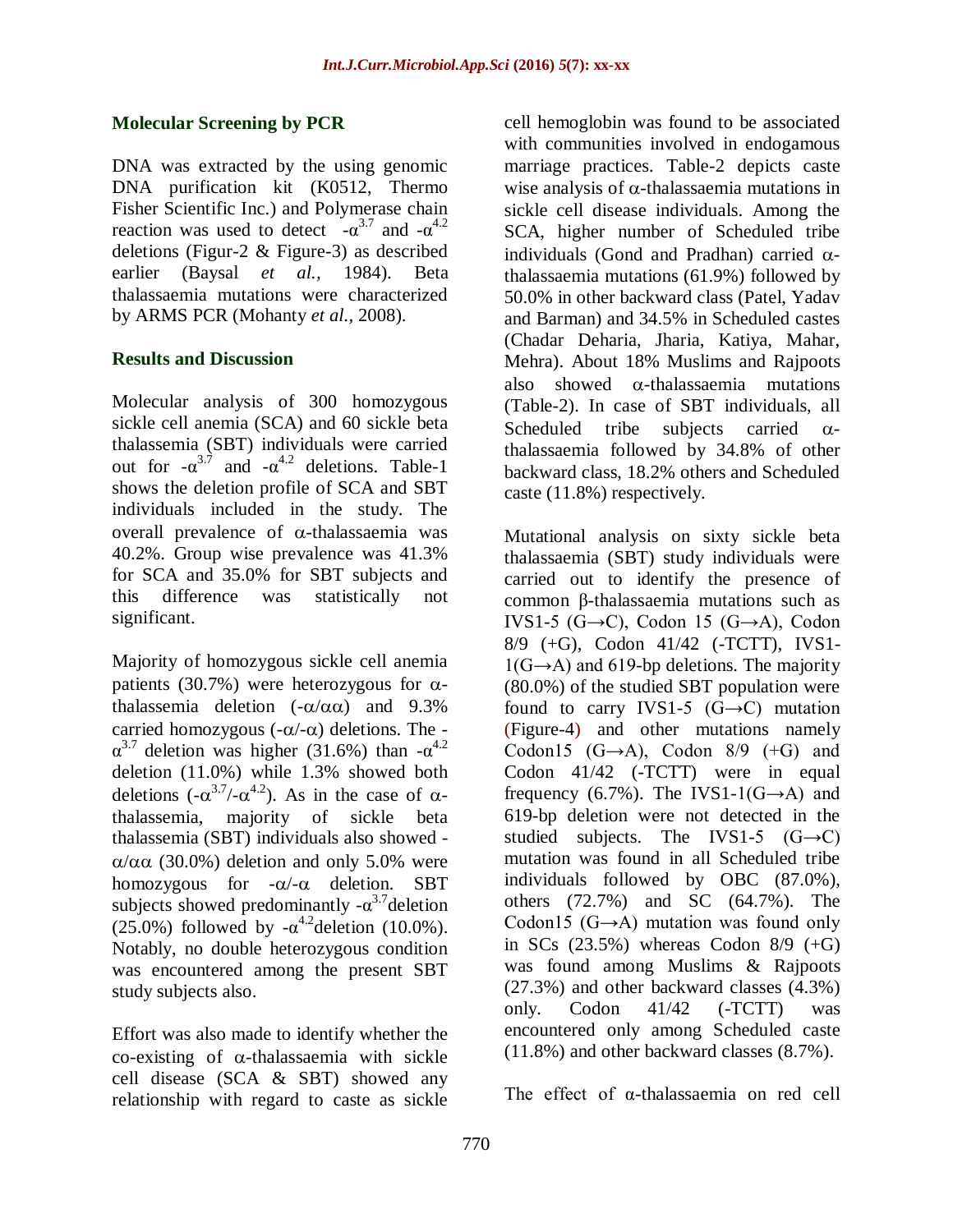indices of SCA and SBT were evaluated. The mean hemoglobin levels of SCA with or without α-thalassaemia were in the range of moderate anemia and no significant differences were observed either in the hemoglobin levels or HCT (Table-3**)**. On the other hand, mean MCV (P=0.0001) and MCH  $(P=0.0001)$  of SCA with  $\alpha$ thalassaemia were significantly lower than non α-thalassaemia individuals. Interestingly, significant increase in mean total red cell count (P=0.0001) was observed in α-thalassaemia subjects when compared with non-thalassaemia group. No significant difference in mean HbF levels was observed between any of the groups. On the other hand, the mean MCV  $(P=0.0216)$  and MCH  $(P=0.0213)$  of individuals with homozygous  $(-\alpha/-\alpha)$  were significantly lower than heterozygous  $(-\alpha/\alpha\alpha)$  individuals. In contrast, presence or absence  $\alpha$ -thalassaemia mutation did not affect hematological indices of SBT individuals.

Alpha thalassaemia is a known major modifier in sickle cell disease presentation (Thein 2008). Identification of the presence of α-deletions in sickle cell disease patients

of any given population is a pre-requisite to recognizing its effect on sickle cell disease presentation. Three hundred and sixty sickle cell subjects were evaluated for αthalassaemia deletions. About 40.2% of cases were found to carry  $\alpha$ -thalassemia deletions predominantly among tribal individuals of both SCA (61.9%) and SBT (100%) cases. Majority of the individuals were heterozygous ( $-\alpha/\alpha\alpha$ ) for  $-\alpha^{3.7}$ deletion or  $-\alpha^{4.2}$ deletion. The  $-\alpha^{3.7}$ deletion was predominant over  $-\alpha^{4.2}$ deletion. In Africa about one third of sickle cell anemia patients have been shown to carry coexisting  $\alpha$ thalassemia ( $-\alpha^{3.7}$ deletion) in heterozygous and homozygous states (Steinberg, 2009). Further, sickle cell anaemia patients in Brazil, California and Guadeloupe were been found to carry  $\alpha$ -thalassaemia (Figueiredo *et al.,* 1996; Kéclard *et al.,* 1996; Schroeder *et al.,* 1989). In India, about 30% of sickle cell anemia patients in a hospital based study, all the tribals in Western India and 32% of non-tribal sickle homozygous individuals were found to carry -thalassaemia (Sanjay *et al.,* 2011; Mukherjee *et al.,* 1997a).

|                                         | No. of<br><b>Patients</b> | αα/αα | $-\alpha^{3.7}/-\alpha^{3.7}$ |      |      | $-\alpha^{3.7}/\alpha\alpha \mid \alpha\alpha/\alpha^{4.2} \mid -\alpha^{3.7}/\alpha^{4.2}$ | <b>Total</b><br>$\alpha$ -thal. |
|-----------------------------------------|---------------------------|-------|-------------------------------|------|------|---------------------------------------------------------------------------------------------|---------------------------------|
| Homozygous sickle<br>cell disease (SCA) | 300                       | 58.7  | 9.3                           | 21.0 | 9.7  | 1.3                                                                                         | 41.3                            |
| Sickle $\beta$ -<br>thalassaemia (SBT)  | 60                        | 65.0  | 5.0                           | 20.0 | 10.0 | $\Omega$                                                                                    | 35.0                            |
| <b>Total</b>                            | 360                       | 59.8  | 8.6                           | 20.8 | 9.7  | 1.1                                                                                         | 40.2                            |

**Table.1** Percent prevalence of  $\alpha$ -thalassaemia in sickle cell disease patients of Madhya Pradesh (India)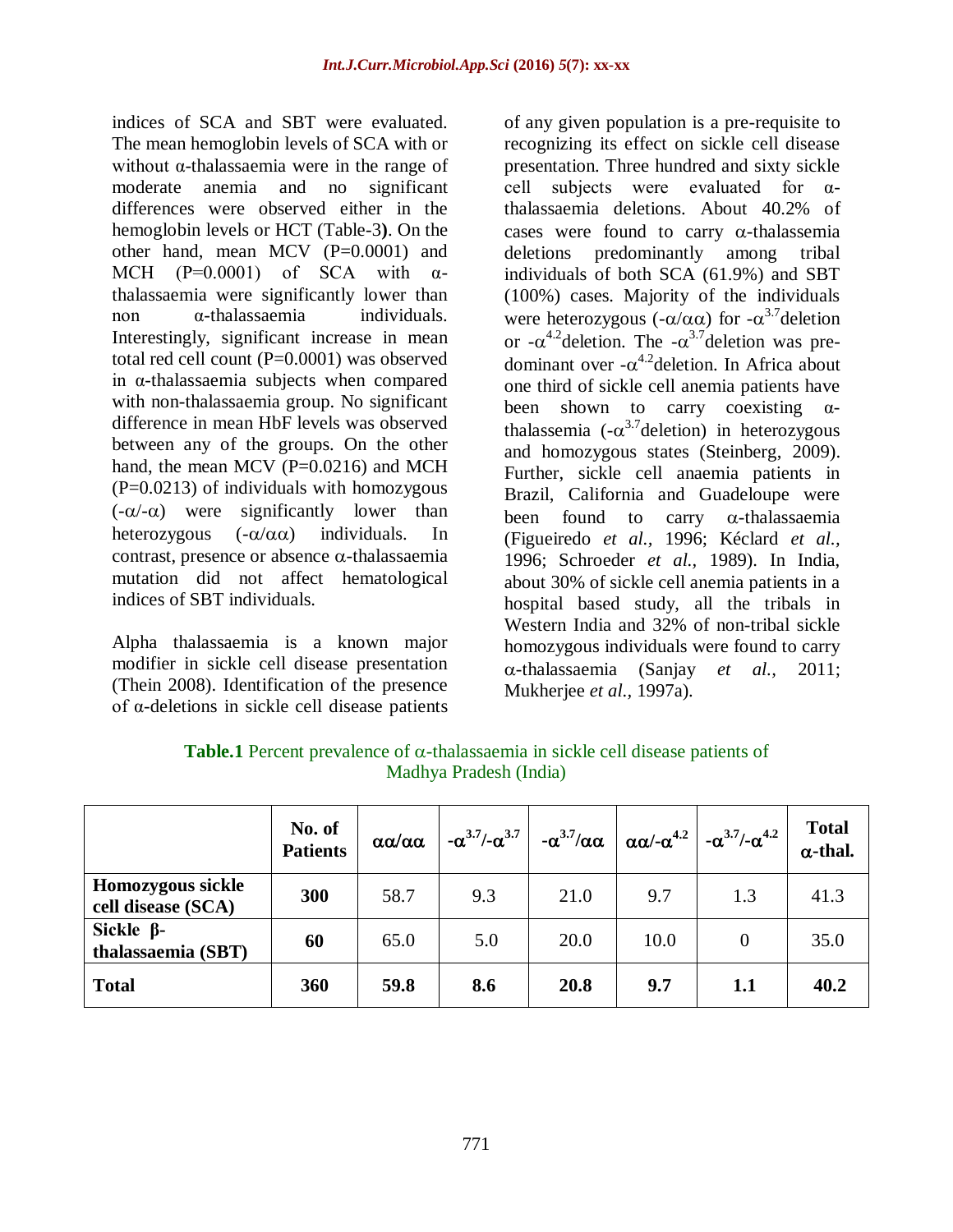| Caste                                                |            | No. of<br><b>Patients</b> | $\alpha$ -thal.<br>(%) |  |  |
|------------------------------------------------------|------------|---------------------------|------------------------|--|--|
| Scheduled caste (194)                                | <b>SCA</b> | 177                       | 34.5                   |  |  |
|                                                      | <b>SBT</b> | 17                        | 11.8                   |  |  |
| Scheduled tribe (51)                                 | <b>SCA</b> | 42                        | 61.9                   |  |  |
|                                                      | <b>SBT</b> | 9                         | 100.0                  |  |  |
| Other backward class (93)                            | <b>SCA</b> | 70                        | 50.0                   |  |  |
|                                                      | <b>SBT</b> | 23                        | 34.8                   |  |  |
| Others $(22)$                                        | <b>SCA</b> | 11                        | 18.2                   |  |  |
|                                                      | <b>SBT</b> | 11                        | 18.2                   |  |  |
|                                                      | <b>SCA</b> | 300                       | 41.3                   |  |  |
| <b>Total</b> (360)                                   | <b>SBT</b> | 60                        | 35.0                   |  |  |
| * Values in parenthesis are total number of patients |            |                           |                        |  |  |

**Table.2** Percent prevalence of  $\alpha$ -thalassaemia in sickle cell disease patients and their caste distribution

| Table.3 Mean hematological indices of Sickle cell disease and effect of $\alpha$ -thalassemia |  |
|-----------------------------------------------------------------------------------------------|--|
|-----------------------------------------------------------------------------------------------|--|

|                                      |     | H <sub>b</sub> | <b>HCT</b>     | <b>TRBC</b>   | <b>MCV</b>     | <b>MCH</b>     | <b>MCHC</b>    | <b>HbF</b>     |
|--------------------------------------|-----|----------------|----------------|---------------|----------------|----------------|----------------|----------------|
| Genotype                             | N   | (g/dl)         | $($ %)         | $(X 10^6)$    | (f1)           | (pg)           | (g/dl)         | (9/0)          |
|                                      |     | (Mean±SD)      | (Mean±SD)      | (Mean±SD)     | (Mean±SD)      | (Mean±SD)      | (Mean±SD)      | (Mean±SD)      |
| $\alpha\alpha/\alpha\alpha$<br>(SCA) | 176 | $7.8 \pm 1.8$  | $24.6 \pm 5.4$ | $2.9 + 0.7$   | $87.3{\pm}8.9$ | $27.9 \pm 4.0$ | $31.9 \pm 2.6$ | $15.5 \pm 6.3$ |
| $\alpha$ –thal                       |     |                |                |               |                |                |                |                |
| (SCA)                                | 124 | $7.9 \pm 1.6$  | $25.1 \pm 4.8$ | $3.3 \pm 0.8$ | $78.2 \pm 9.2$ | $24.6 \pm 3.6$ | $31.8 \pm 5.1$ | $14.4 \pm 5.6$ |
|                                      |     |                |                | $P=0.0001$    | $P=0.0001$     | $P=0.0001$     |                |                |
| $-\alpha/\alpha\alpha$<br>(SCA)      | 92  | $7.9 \pm 1.5$  | $25.1 \pm 4.6$ | $3.2 \pm 0.7$ | $79.3 \pm 9.1$ | $25.1 \pm 3.6$ | $31.5 \pm 2.5$ | 14.9±5.8       |
|                                      |     |                |                |               |                |                |                |                |
| $-\alpha/\alpha$<br>(SCA)            | 32  | $7.9 \pm 1.8$  | $25.3 \pm 5.3$ | $3.4 \pm 0.9$ | $75.0 \pm 8.7$ | $23.4 \pm 3.4$ | $31.1 \pm 1.8$ | $13.2{\pm}4.9$ |
|                                      |     |                |                |               | $P=0.0216$     | $P=0.0213$     |                |                |
| $\alpha\alpha/\alpha\alpha$<br>(SBT) | 39  | $7.3 \pm 1.6$  | $24.4 \pm 5.1$ | $3.7 \pm 0.9$ | $68.1 \pm 8.1$ | $20.5 \pm 3.1$ | $30.1 \pm 1.7$ | $17.2 \pm 6.2$ |
| $\alpha$ –thal<br>(SBT)              | 21  | $7.4 \pm 1.8$  | $24.4 \pm 5.5$ | $3.5 \pm 0.9$ | $71.5 \pm 7.9$ | $21.7 \pm 3.0$ | $30.3 \pm 1.7$ | $14.1 \pm 5.6$ |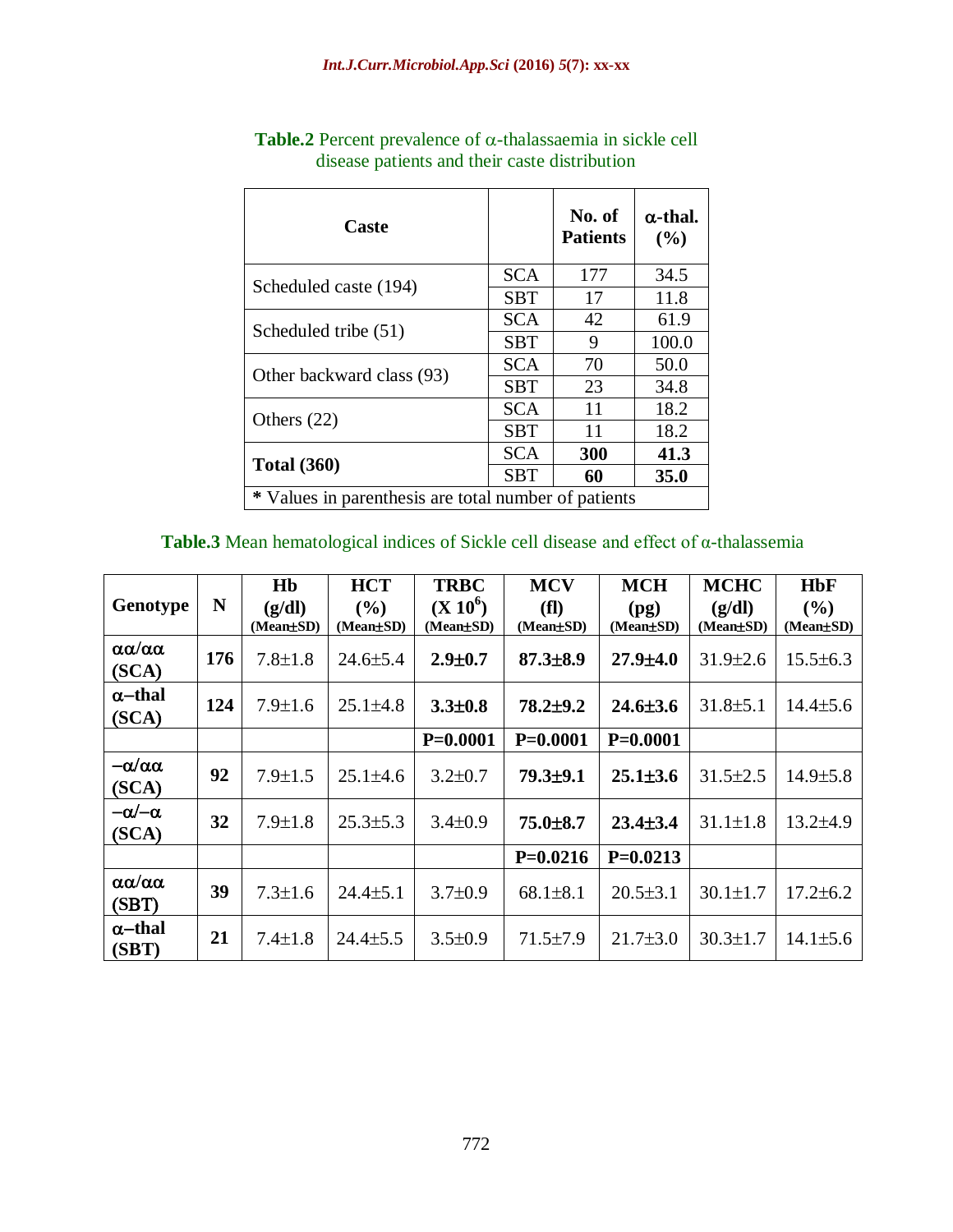

**Fig.1** Hemoglobin electrophoresis on cellulose acetate medium

**Fig.2** Agarose gel electrophoresis of PCR product to detect -3.7 deletion

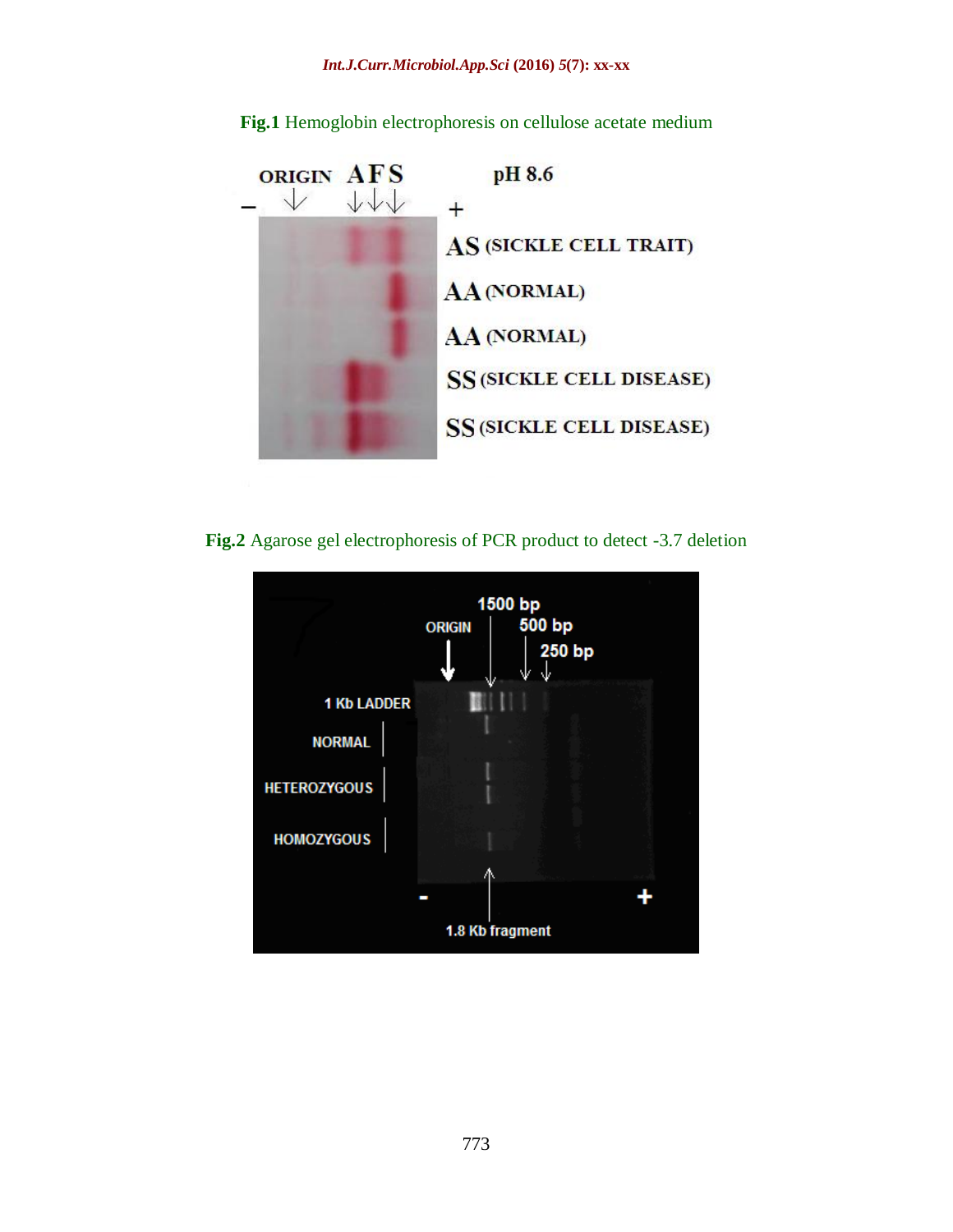

**Fig.3** Agarose gel electrophoresis of PCR product to detect -4.2 deletion



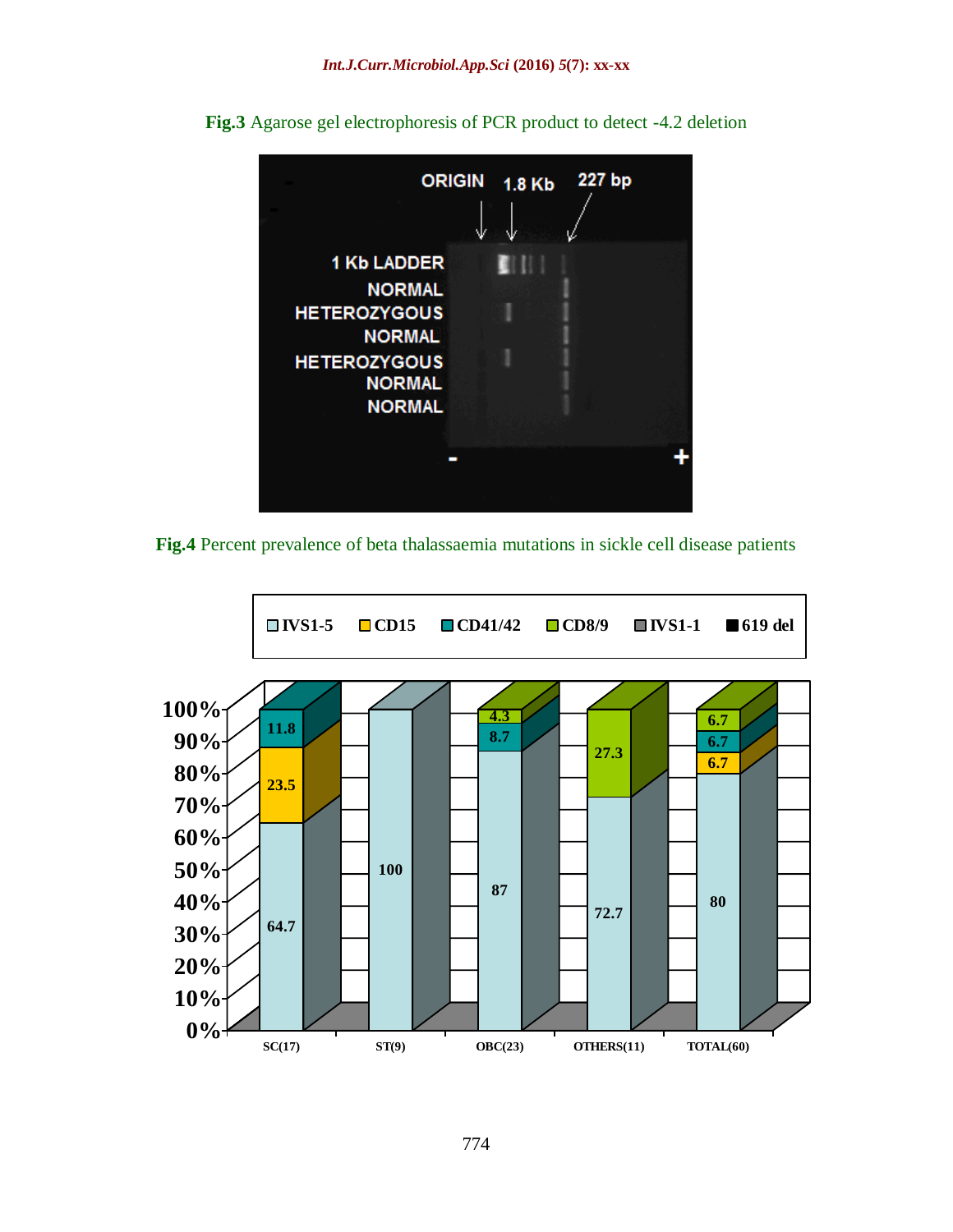Recently, Yadav *et al.,* 2016 reported variation in the clinical phenotype of Sickle cell disease patients with different genotypes. Moreover, it is reported that SCD individuals with  $\alpha^+$ -thalassaemia show higher hemoglobin level but lower mean corpuscular volume (MCV), mean corpuscular hemoglobin (MCH) and mean corpuscular hemoglobin concentration (MCHC) with resultant lower clinical severity (Higgs *et al.,* 1982; Embury *et al.,* 1982). In the present investigations, SCA patients with  $\alpha^+$ -thalassaemia showed significantly higher mean red cell count (TRBC), lower MCV and lower MCH but no difference in mean hemoglobin levels.

Earlier reports on  $\alpha^*$ -thalassaemia in SCD patients in India have also shown significantly higher levels of hemoglobin, hematocrit (HCT), TRBC counts, HbA2 levels and lower MCV, MCH resulting in milder clinical presentation (Mukherjee *et al.,* 1997b; Mukherjee *et al.,* 1998). Presence of alpha thalassemia in sickle cell disease individuals results in reduction in intracellular concentration of HbS and consequent HbS polymerization and associated crisis (Steinberg *et al.,* 2012). In contrast, the MCV, MCH and MCHC indices of alpha thalassaemic SBT individuals were marginally higher but statistically insignificant.

The IVS1-5( $G \rightarrow C$ ) mutation is the most common mutation found in India and the mutations included in the study are often responsible for β<sup>0</sup>-thalassaemia (Sinha *et al.*, 2009; Thein 2013). The prevalence of common beta thalassaemia mutations in different categories of population ethnic or otherwise will facilitate molecular pre and post natal testing to aid in clinical diagnosis in both symptomatic and non symptomatic individuals. The small sample size in the present studies may be considered as a bias or drawback but it illustrates wide

prevalence of the genetic diseases in the communities of the region emphasizing the need for broader studies. Finally the present study overwhelmingly demonstrates that more than one third sickle cell disease individuals in Madhya Pradesh carry the  $\alpha$ deletions. These coexisting mutations may not only modulate the hematological severity but also the clinical expression and serve as a predictor of disease severity.

## **Acknowledgements**

The authors are grateful to Dr. Neeru Singh, Director of NIRTH (ICMR), Jabalpur for the kind permission and facilities given for this study. The authors are also grateful to staff of Genetics department Dr. Rajiv Yadav, Mr. Subhash Godbole, Mr. C.P.Vishwakarma, Mr. Ashok Gupta, Mr. R.L.Neelkar, Mr. Anil Gwal, Mr.P. Patel for their help and support in this study. Authors also acknowledge that this study has been done in collaboration with NIRTH, Jabalpur. Study subjects, laboratory facilities as well as chemicals needed for the study were provided by NIRTH.

## **References**

- Baysal, E., Huisman, T.H.J. 1994. Detection of common deletional alpha thalassaemia-2 determinants by PCR*: Am. J. Haematol.,* 46(3): 208-213.
- Bunn, H.F. 1997. Pathogenesis and treatment of sickle cell disease. *N. Engl. J. Med.,* 337(11): 762–769.
- Chanarin, I. 1989. Laboratory Haematology: An account of Laboratory Techniques. $1<sup>st</sup>$  edition Pub. by Churchill Livingstone, London.
- Dacie, J.V. and Lewis, S.M. 1991. Practical Haematology: Seventh Edition. Churchill Livingstone, London.
- Embury, S.H., Miller, J.A., Dozy, A.M., Kan, Y.W., Chan, V., Todd D. 1980. Two different molecular organizations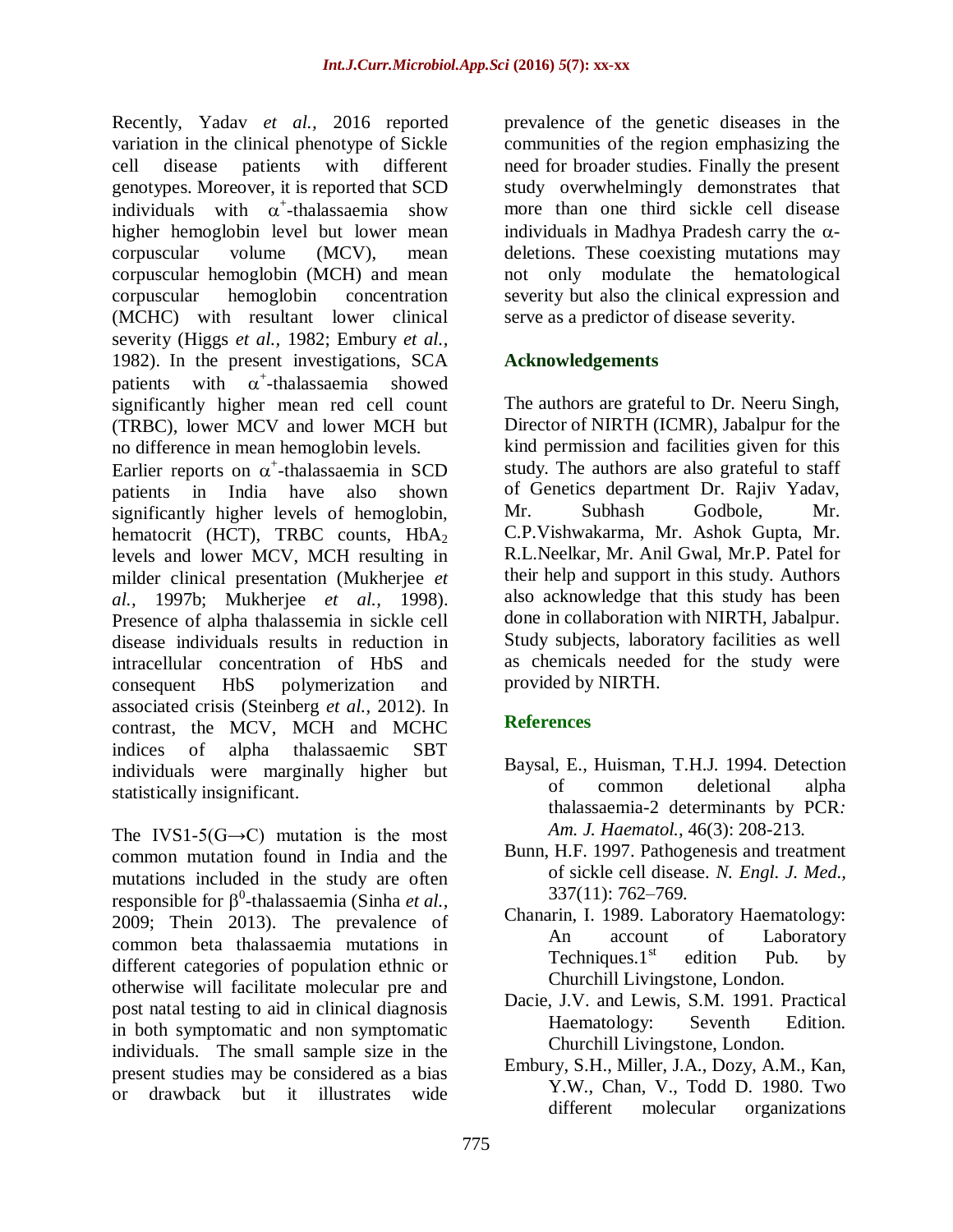account for the single  $\alpha$ -globin gene of the  $\alpha$ -thalassemia-2 genotype. *J. Clin. Invest.,* 66(6): 1319–1325.

- Embury, S.H., Dozy, A.M., Miller, J., Davis, J.R. Jr, Kleman, K.M., Preisler, H., Vichinsky, E., Lande, W.N., Lubin, B.H., Kan, Y.W., Mentzer, W.C. 1982. Concurrent sickle-cell anemia and  $\alpha$ thalassemia. Effect on severity of anemia*: N. Engl. J. Med.,* 306(5): 270- 274.
- Figueiredo, M.S., Kerbauy, J., Gonçalves, M.S., Arruda, V.R., Saad, S.T., Sonati, M.F., Stoming, T., Costa, F.F. 1996. Effect of  $\alpha$ -thalassemia and β-globin gene cluster haplotypes on the hematological and clinical features of sickle-cell anemia in Brazil. *Am. J. Hematol.,* 53(2): 72–76.
- Flint, J., Hill, A.V.S., Bowden, D.K., Oppenheimer, S.J., Sill, P.R., Serjeantson, S.W., Bana-Koiri, J., Bhatia, K., Alpers, M.P., Boyce, A.J., Weatherall, D.J., Clegg, J.B. 1986. High frequencies of  $\alpha$  thalassaemia are the result of natural selection by malaria. *Nature,* 321(6072): 744–750.
- Higgs, D.R., Aldridge, B.E., Lamb, J., Clegg, J.B., Weatherall, D.J., Hayes, R.J., Grandison, Y., Lowrie, Y., Mason, K.P., Serjeant, B.E., Serjeant, G.R. 1982. The interaction of  $\alpha$ -thalassemia and homozygous sickle cell disease. *N. Engl. Med.,* 306(24): 1441-1446.
- Higgs, D.R., Engel, J.D., Stamatoyannopoulos, G. 2012. Thalassaemia. *Lancet,* 379(9813): 373-383.
- Higgs, D.R. 2013. The molecular basis of  $α$ thalassemia. Cold Spring Harb Perspect Med., 3(1): a011718.
- Ingram, V.M. 1956. A specific chemical difference between the globins of normal human and sickle-cell anaemia haemoglobin. *Nature,* 178(4537): 792– 794.
- Kéclard, L., Ollendorf, V., Berchel, C.,

Loret, H., Mérault, G. 1996.  $\beta^{S}$ haplotypes,  $\alpha$ -globin gene status and hematological data of sickle cell disease patients in Guadeloupe. *Hemoglobin,* 20(1): 63–74.

- Mohanty, D., Colah, R. 2008. Laboratory Manual for screening,diagnosis and molecular analysis of haemoglobinopathies and red cell enzymopathies. Bhalani Publishing house, Mumbai, Pg 98-101.
- Mukherjee, M.B., Lu, C.Y., Ducrocq, R., Raman, R., Gangakhedkar, Colah, R.B., Kadam, M.D., Mohanty, D., Nagel, R.L., Krishnamoorthy, R. 1997a. Effect of  $\alpha$ -Thalassemia on Sickle-Cell Anemia Linked to the Arab-Indian Haplotype in India. *American J. Hematol.,* 55(2): 104–109.
- Mukherjee, M.B., Colah, R.B., Ghosh, K., Mohanty, D. and Krishnamoorthy, R. 1997b. Milder Clinical Course of Sickle Cell Disease in Patients With alpha Thalassemia in the Indian Subcontinent. *Blood,* 89(2): 732.
- Mukherjee, M.B., Surve, R., Tamankar, A., Gangakhedkar, R.R., Ghosh, K., Lu, C.Y., Krishnamoorthy, R., Colah, R., Mohanty, D. 1998. The influence of alpha thalassaemia on the haematological and clinical expression of sickle cell disease in western India. *Indian J. Med. Res.,* 107: 178-181.
- Pauling, L., Itano, H., Singer, S.J. and Wells, I.C. 1949. Sickle cell anemia: a molecular disease. *Sci.,* 110(2865): 543–548.
- Sanjay, P., Sweta, P., Rahasya, M.M., Monica, S., Renu, S. 2011. Genotypic influence of α-deletions on the phenotype of Indian sickle cell anemia patients. *Korean J. Hematol.,* 46(3): 192-195.
- Schroeder, W.A., Powars, D.R., Kay, L.M. *et al.,* 1989. β-cluster haplotypes,  $α$ -gene status and hematological data from SS,